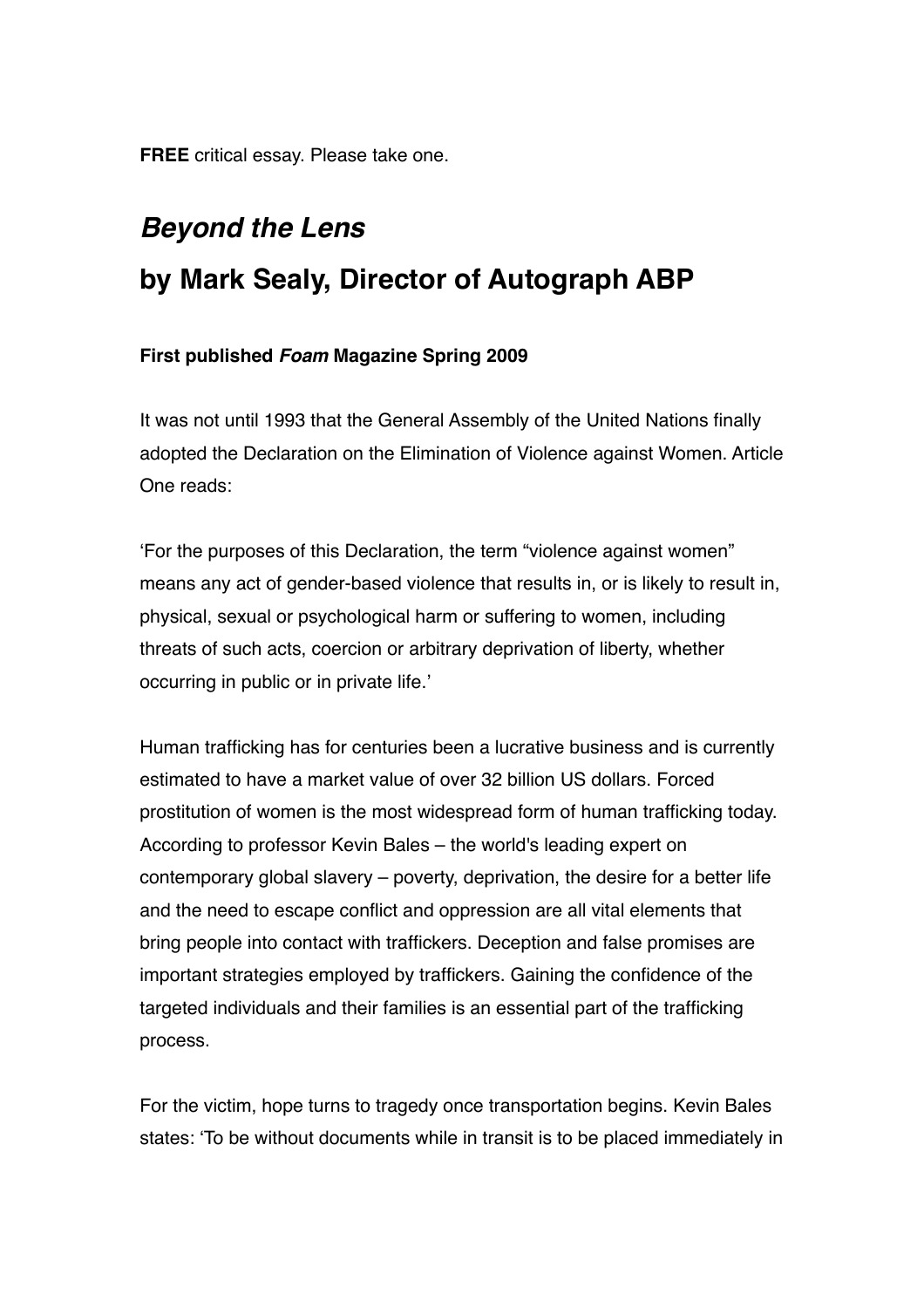<span id="page-1-4"></span><span id="page-1-3"></span>the control of the trafficker'.<sup>[1](#page-1-0)</sup> The dispossession of identity is the first major act of violence aimed at the victim. Stripping away the subject's identity prepares the ground for the subject to become a non-citizen, a person without rights or protection. It's an act of violence that has similar echoes across the historical application of photography when focused on the 'Other'. 'The aim of the trafficker will be to disorientate the victim, to increase his or her dependence, to establish fear and obedience, to gain control'.<sup>[2](#page-1-1)</sup> The more they resist, the greater the brutality, until – like most slaves – their will to resist is finally crushed. The journey towards a hopeful future quickly turns into a journey of utter despair, violent degradation, and possible death. The key question of what happens to an individual once the traffickers have no value for them, is rarely considered. Comparatively the value of human life has become cheaper, as more and more people attempt to escape poverty and conflict the easier it is to exploit them.

Photography is most suited to forms of documentary commentary and has historically been used to portray, frame and display people in both their most glorious and debased conditions. Theoretical debates on photography are racked with issues concerning photography's 'indexical aspect, which comes from the fact that since a photograph results from exposure to a pre-existing entity, it directly bears the entity's imprint and can therefore supply evidence about the object it depicts'.<sup>[3](#page-1-2)</sup> The production of photographic evidence opens up debates concerning power and privileging regimes of knowledge that are rooted in debates regarding state control over the individual subject, crime,

<span id="page-1-5"></span><span id="page-1-0"></span><sup>&</sup>lt;sup>[1](#page-1-3)</sup> Kevin Bales, *Understanding Global Slavery*, University of California Press, Berkeley, 2005, page 145

<span id="page-1-1"></span><sup>&</sup>lt;sup>[2](#page-1-4)</sup> Kevin Bales, *Understanding Global Slavery*, University of California Press, Berkeley, 2005, page 141

<span id="page-1-2"></span><sup>&</sup>lt;sup>[3](#page-1-5)</sup> Tom Gunning, 'Tracing the Individual Body: Photography, Detection, and early Cinema', in *Cinema and the invention of Modern Life*, Leo Charney and Vanessa R. Schwartz (eds.), University of California Press, Berkeley, 1995, p.20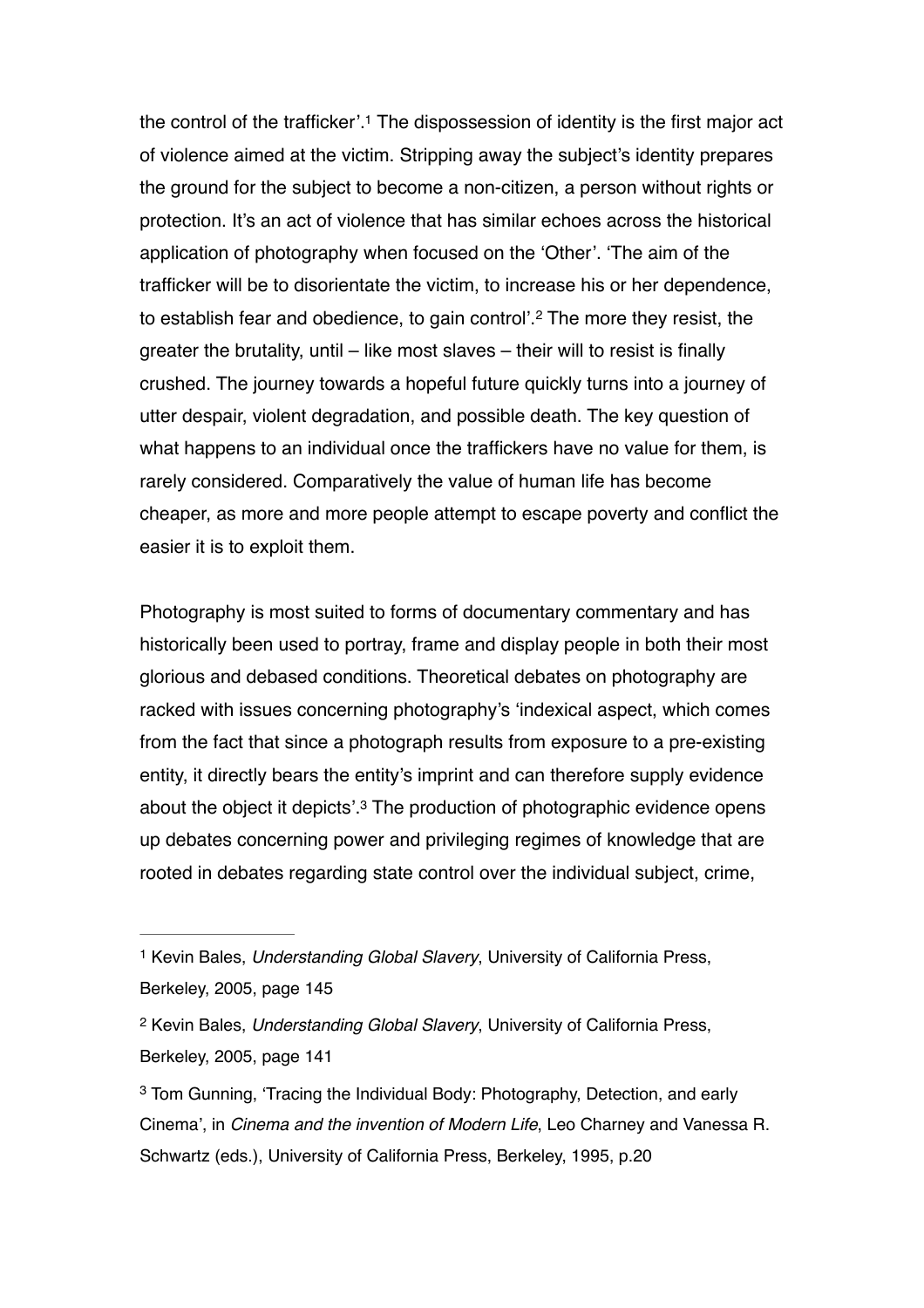punishment and societal classification coupled with enquiries into the nature of western scopic power.

<span id="page-2-1"></span>The photographs from Dana Popa's series *not Natasha* perform several tasks. As a body of documentary photographs they function to serve as a reminder of the wide reaching effects of human trafficking on the individual subject, the victim. Popa's photographs work primarily within the classic tradition of the documentary genre where, 'Causality is vague, blame is not assigned, fate cannot be overcome'.<sup>[4](#page-2-0)</sup> Her use of colour is a deliberate turn away from the gritty and distant realism associated with black-and-white documentary photography. Colour brings the viewer closer to the victim and effectively closes the distance between them and us.

Popa's photographs are essentially an enquiry into an acute and pervasive form of violence against women. The loss and absence portrayed in Popa's photographs resonate with the violence associated with forms of cultural erasure, in which names are changed, histories are re-written and deep rooted societal relationships are severed. Popa's photographs are a tragic reminder of just how vulnerable and powerless women are globally, and the absence displayed exposes the futility of universal declarations. Popa's photographs act as metaphorical markers on the social conditions across cultures that have served to lock women into forms of masculine servitude.

In an additional cruel visual twist, Popa invites us to recognise the other form of violence that is at play throughout this work; the ongoing misery of those who have been left behind to wait in the hope that one day the loved will return home. The portraits of those who can only wait and the photographs they cling to – of those that have been trafficked – become tragic icons of hope, as the person who has departed will never again fit the image that is held up for us to observe.

<span id="page-2-0"></span> <sup>4.</sup> Martha Rosler, *3 works*, The Press of Nova Scotia College of Art and Design, [4](#page-2-1) 2006, p.76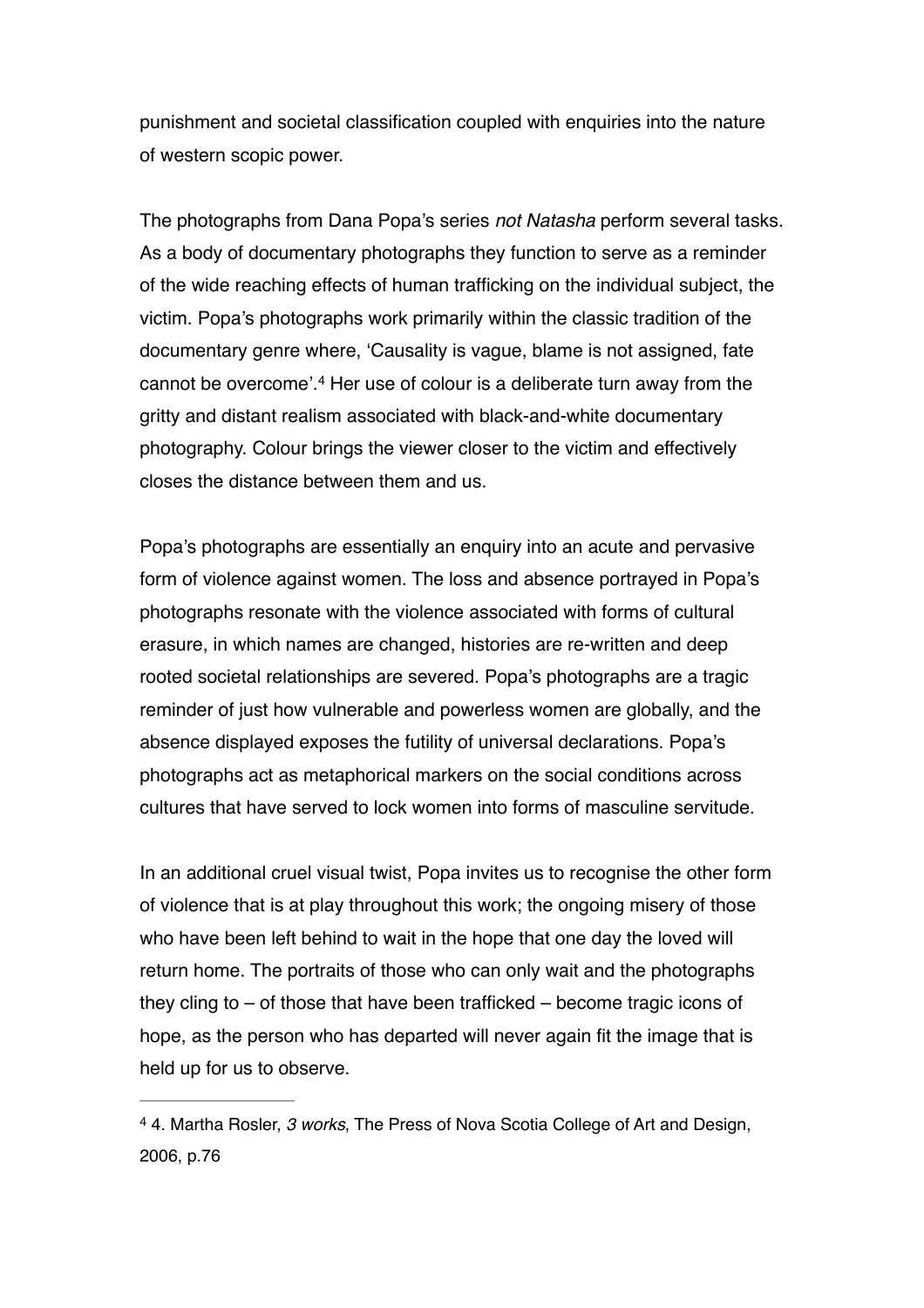The psychological damage inflicted on those who have managed to return home is beyond the spectacle of any one photograph. The photographic image in this instance cannot carry the burden of personal experience. Popa represents the women who return home through a veiled sense of shame; their identities have to be altered for the sake of their own protection.

Popa's extensive project, which has been several years in the making, attempts to address the wider impact that human trafficking has on the family and extended social relations. The photographs serve to memorialise those who have vanished. They also operate as tools of testimony for those who have returned. As documents, the photographs prove nothing. Instead they act as signifiers of emptiness, waiting, emotional damage and external harm. Within this body of photographs, the doctrine of any decisive moment is clearly abandoned and what is revealed is the importance of time exchanged between the photographer and the subject. There is no critical moment of entrapment or release relating to the subject in focus. These photographs offer no reprieve from the violence experienced by these women and their families. The interiority of the photographic work, the empty rooms, the dark and claustrophobic spaces, portray a chronic condition of despair and highlight the catastrophic conditions that make it possible for human trafficking to thrive. Popa's investment in the subject is therefore beyond the lens. Her photographs operate as markers of her intention to take action and responsibility.

"Catastrophe, as it is usually understood emerges, erupting as an event, sharply drawing the line between before and after, manufacturing its emergence as a riddle: How and why is this happening? Why now? Why in this manner? What to do about catastrophe requires exhaustive research that could bring to the surface more and more facts to explain its eventuation. But the verge of catastrophe, does not emerge, it is not exactly an event, and has no power to create a difference. It exists on the surface, completely open to the gaze and yet evading it, because there is nothing to distinguish it from the